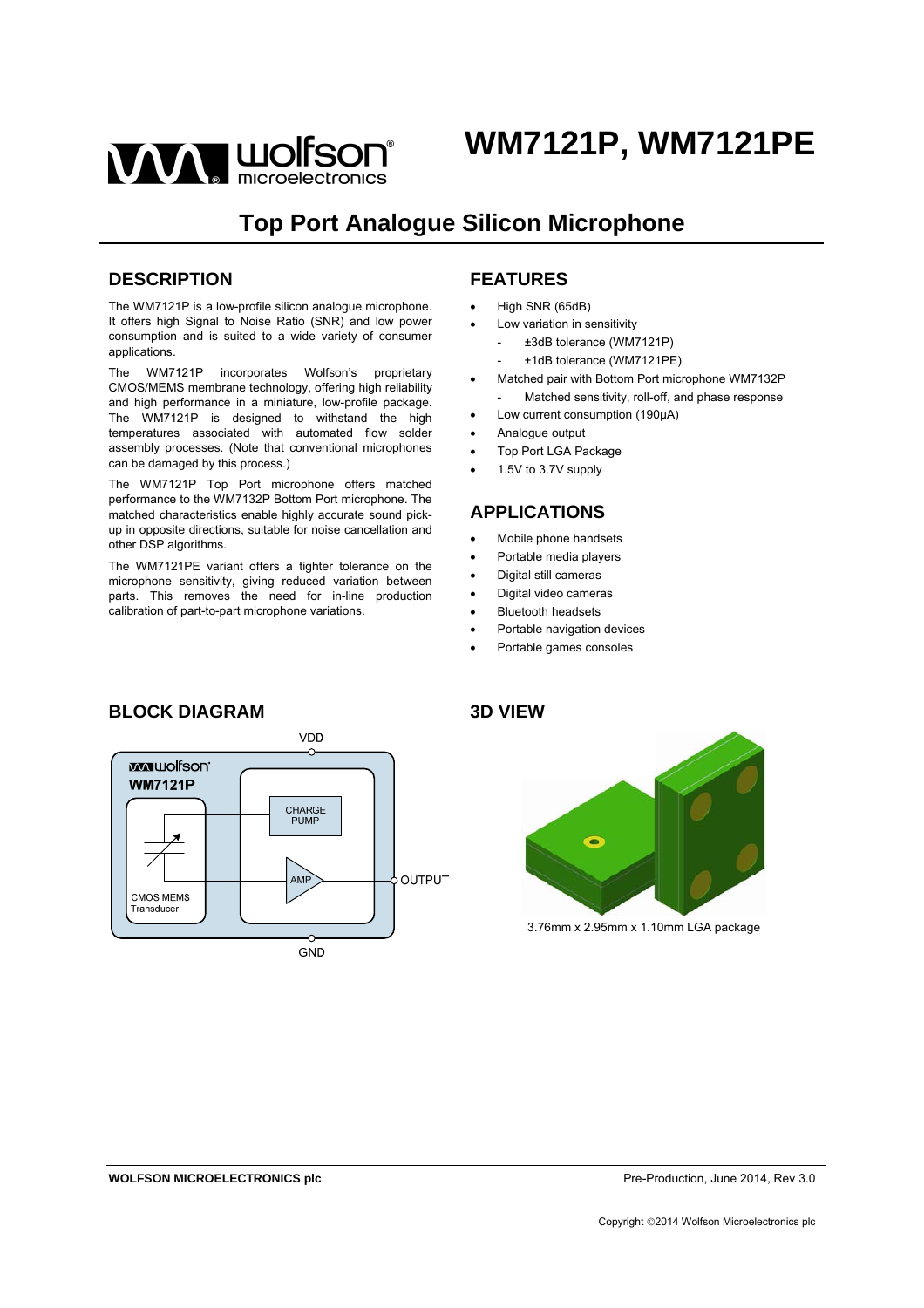## **WM7121P, WM7121PE**

## **TABLE OF CONTENTS**

| <b>DESCRIPTION</b>     |  |
|------------------------|--|
| <b>FEATURES.</b>       |  |
|                        |  |
|                        |  |
|                        |  |
|                        |  |
|                        |  |
| <b>PIN DESCRIPTION</b> |  |
|                        |  |
|                        |  |
|                        |  |
|                        |  |
|                        |  |
|                        |  |
|                        |  |
|                        |  |
|                        |  |
|                        |  |
|                        |  |
|                        |  |
|                        |  |
|                        |  |
| ADDRESS:               |  |
|                        |  |

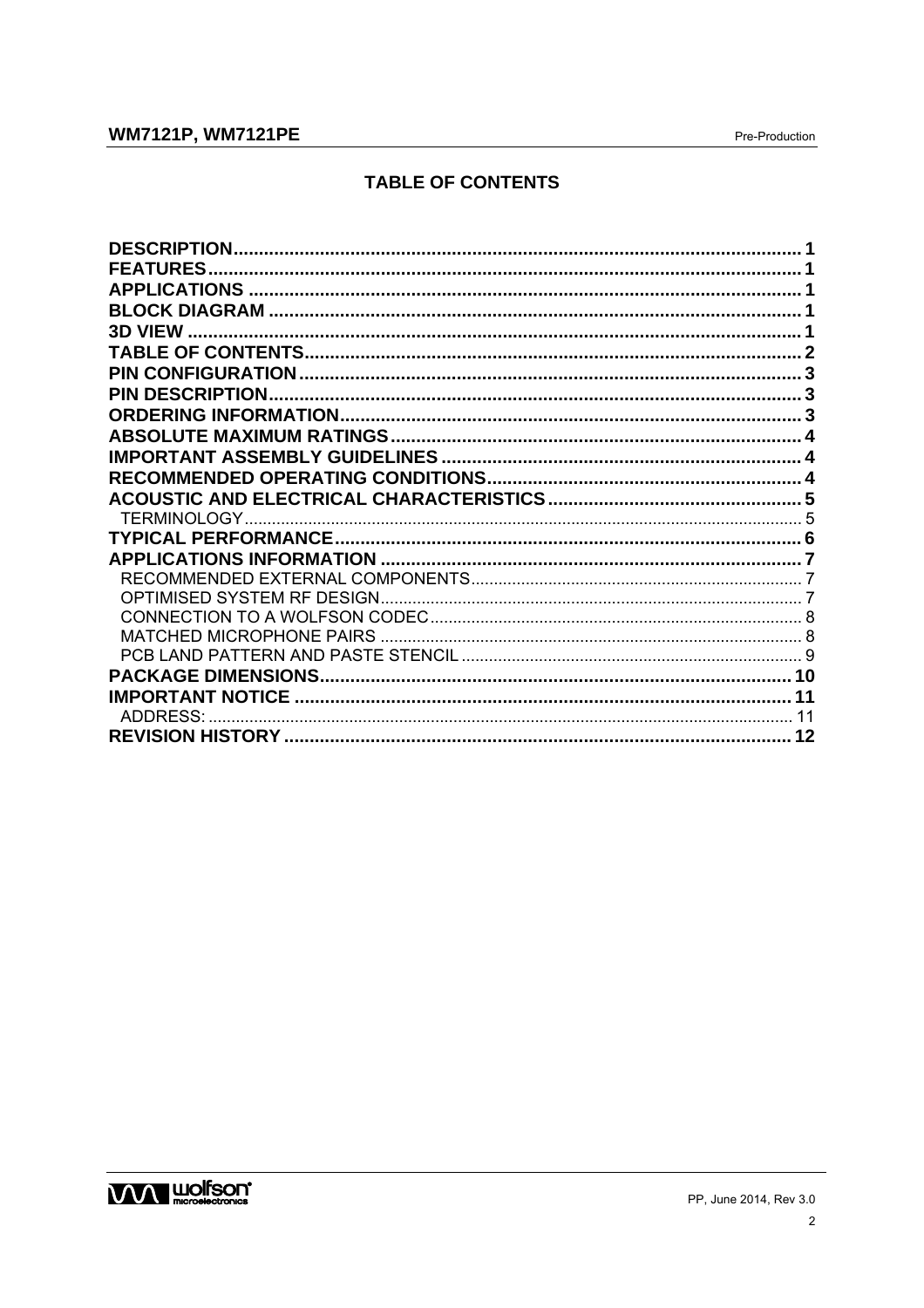## **PIN CONFIGURATION**



**Top View** 

### **PIN DESCRIPTION**

| <b>PIN</b> | <b>NAME</b>   | <b>TYPE</b>     | <b>DESCRIPTION</b>                |  |  |
|------------|---------------|-----------------|-----------------------------------|--|--|
|            | VDD           | Supply          | Analogue Supply                   |  |  |
|            | GND.          | Supply          | Analogue ground                   |  |  |
| 3          | <b>GND</b>    | Supply          | Analogue ground                   |  |  |
|            | <b>OUTPUT</b> | Analogue Output | Microphone analogue output signal |  |  |

## **ORDERING INFORMATION**

| <b>DEVICE</b>  | <b>DESCRIPTION</b>          | <b>TEMPERATURE</b><br><b>RANGE</b> | <b>MOISTURE</b><br><b>SENSITIVITY LEVEL</b> | <b>PEAK SOLDERING</b><br><b>TEMPERATURE</b> |
|----------------|-----------------------------|------------------------------------|---------------------------------------------|---------------------------------------------|
| WM7121PIMS/RV  | Standard<br>(tape and reel) | -40 to +100 $^{\circ}$ C           | MSL2A                                       | +260 $^{\circ}$ C                           |
| WM7121PIMSE/RV | Enhanced<br>(tape and reel) | -40 to +100 $^{\circ}$ C           | MSL2A                                       | +260 $^{\circ}$ C                           |

3

**Note:** 

Reel quantity = 5000

All devices are Pb-free and Halogen free.

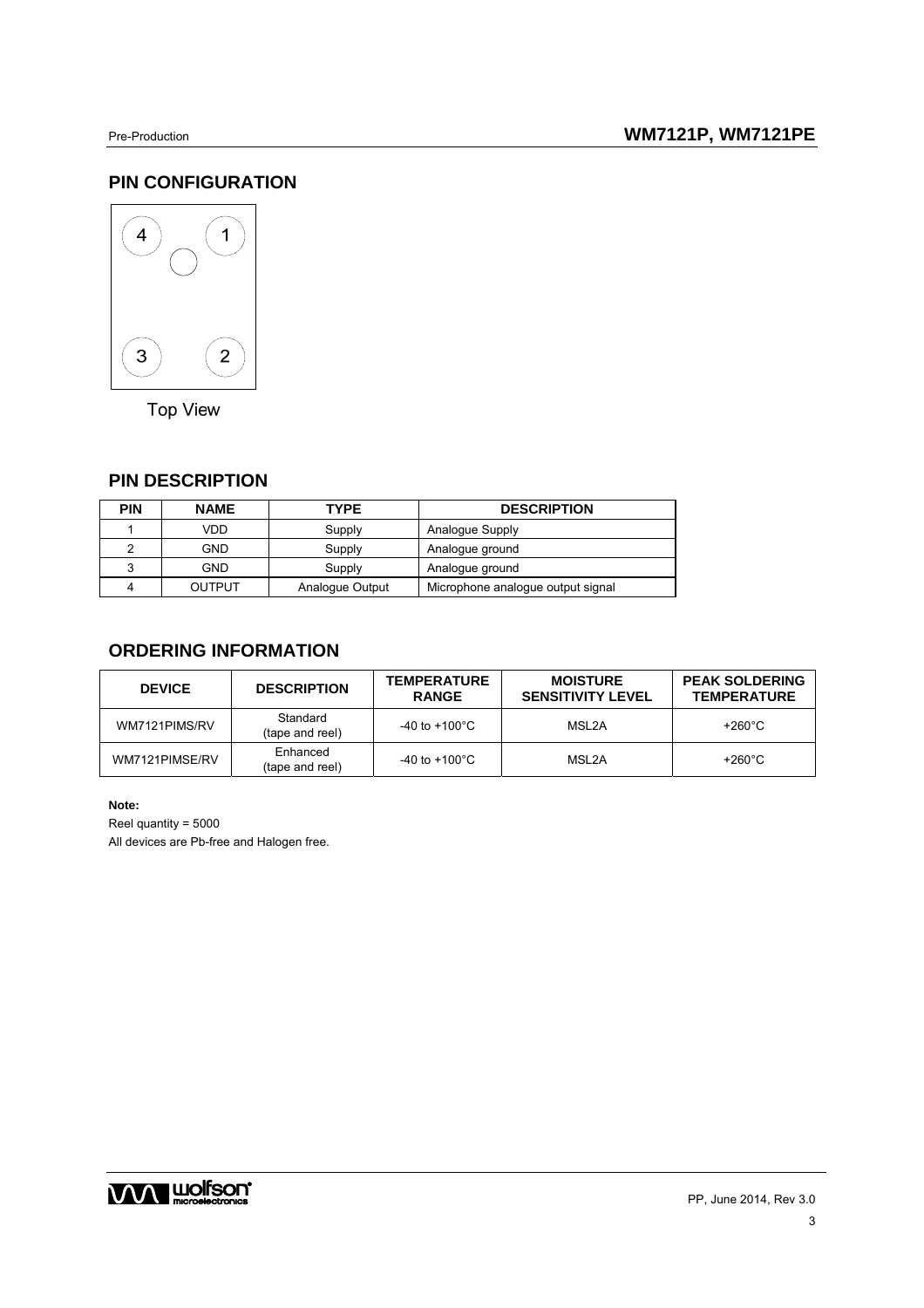### **WM7121P, WM7121PE** Production and the production of the Production of the Production of the Production of the Production of the Production of the Production of the Production of the Production of the Production of the Pro

#### **ABSOLUTE MAXIMUM RATINGS**

Absolute Maximum Ratings are stress ratings only. Permanent damage to the device may be caused by continuously operating at or beyond these limits. Device functional operating limits and guaranteed performance specifications are given under Electrical Characteristics at the test conditions specified.



ESD Sensitive Device. This device is manufactured on a CMOS process. It is therefore generically susceptible to damage from excessive static voltages. Proper ESD precautions must be taken during handling and storage of this device.

Wolfson tests its package types according to IPC/JEDEC J-STD-020 for Moisture Sensitivity to determine acceptable storage conditions prior to surface mount assembly. These levels are:

MSL1 = unlimited floor life at <30°C / 85% Relative Humidity. Not normally stored in moisture barrier bag. MSL2 = out of bag storage for 1 year at <30°C / 60% Relative Humidity. Supplied in moisture barrier bag. MSL2A = out of bag storage for 4 weeks at <30°C / 60% Relative Humidity. Supplied in moisture barrier bag. MSL3 = out of bag storage for 168 hours at <30°C / 60% Relative Humidity. Supplied in moisture barrier bag. The Moisture Sensitivity Level for each package type is specified in Ordering Information.

| <b>CONDITION</b>                       | <b>MIN</b>                      | <b>MAX</b>       |  |
|----------------------------------------|---------------------------------|------------------|--|
| Supply Voltage (VDD)                   | $-0.3V$                         | $+4.2V$          |  |
| Operating temperature range, TA        | -40°C                           | $+100^{\circ}$ C |  |
| Storage temperature prior to soldering | $30^{\circ}$ C max / 60% RH max |                  |  |
| Storage temperature after soldering    | -40°C                           | $+100^{\circ}$ C |  |

## **IMPORTANT ASSEMBLY GUIDELINES**

Do not put a vacuum over the port hole of the microphone. Placing a vacuum over the port hole can damage the device.

Do not board wash the microphone after a re-flow process. Board washing and the associated cleaning agents can damage the device. Do not expose to ultrasonic cleaning methods.

Do not use a vapour phase re-flow process. The vapour can damage the device.

Please refer to application note WAN0273 (MEMS MIC Assembly and Handling Guidelines) for further assembly and handling guidelines.

#### **RECOMMENDED OPERATING CONDITIONS**

| <b>PARAMETER</b>      | <b>SYMBOL</b> | <b>MIN</b> | TYP | <b>MAX</b>      | JNIT |
|-----------------------|---------------|------------|-----|-----------------|------|
| Analogue Supply Range | VDD           | д<br>ں.    |     | <u>ົ</u><br>◡.≀ |      |
| Ground                | GND           |            |     |                 |      |

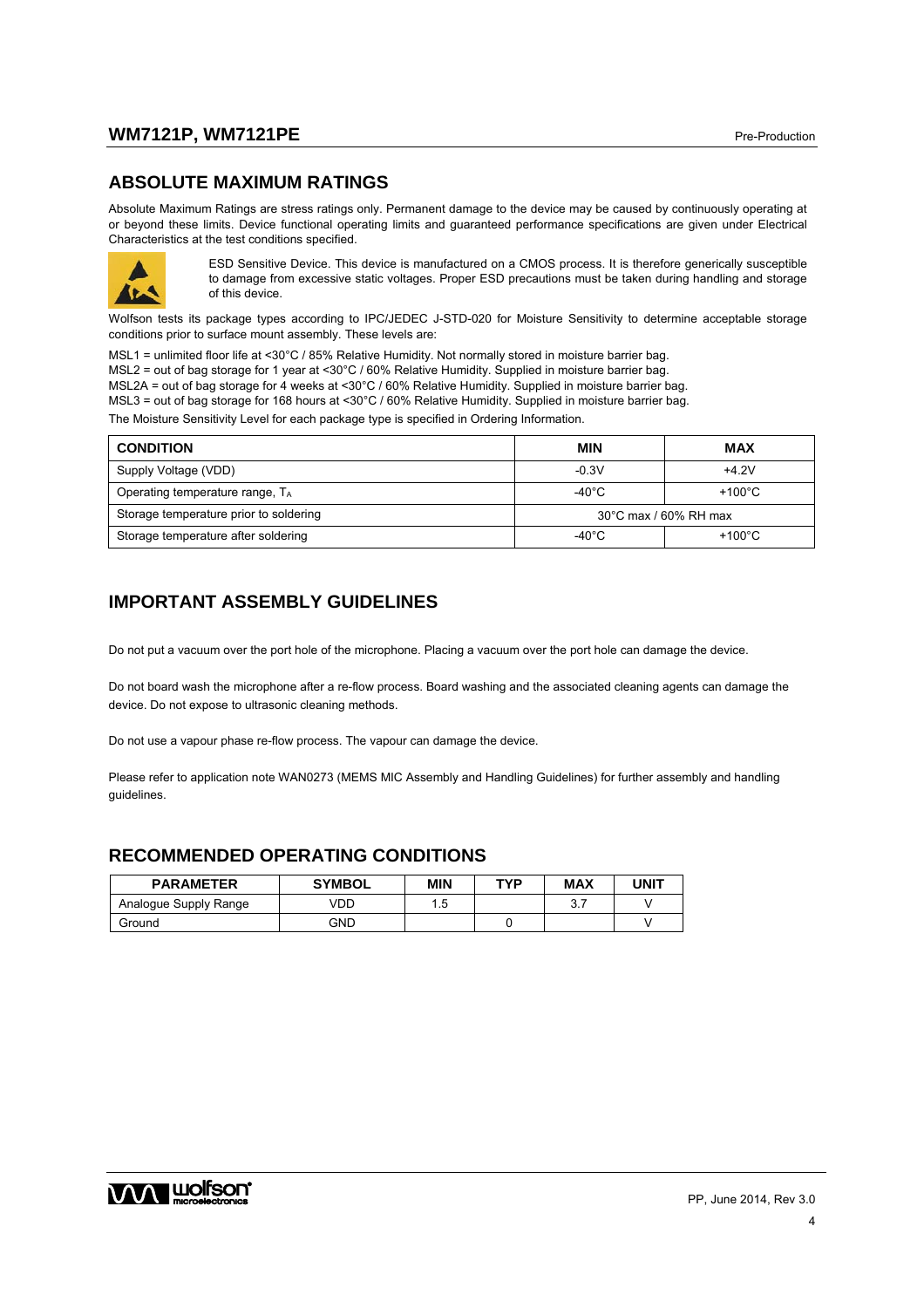## **ACOUSTIC AND ELECTRICAL CHARACTERISTICS**

| <b>Test Conditions:</b> VDD=2.1V, 1kHz test signal, $T_A$ = 25 $^{\circ}$ C, unless otherwise stated. |  |  |  |
|-------------------------------------------------------------------------------------------------------|--|--|--|
|                                                                                                       |  |  |  |

| <b>PARAMETER</b>                   | <b>SYMBOL</b>            | <b>TEST CONDITIONS</b>                  | <b>MIN</b>       | <b>TYP</b>              | <b>MAX</b> | <b>UNIT</b> |
|------------------------------------|--------------------------|-----------------------------------------|------------------|-------------------------|------------|-------------|
| Directivity                        |                          |                                         | Omni-directional |                         |            |             |
| Polarity                           |                          | Positive sound pressure                 |                  | Positive output voltage |            |             |
| Sensitivity (WM7121P)              | S                        | 94dB SPL                                | $-41$            | $-38$                   | $-35$      | dBV         |
| Sensitivity (WM7121PE)             | S                        | 94dB SPL                                | $-39$            | $-38$                   | $-37$      | dBV         |
| <b>Acoustic Overload</b>           |                          | No Load, THD < 10%                      |                  | 126                     |            | dB SPL      |
| <b>Total Harmonic Distortion</b>   | <b>THD</b>               | 100dB SPL                               |                  | 0.1                     | 1          | $\%$        |
|                                    |                          | 114dB SPL                               |                  | 0.2                     |            |             |
|                                    |                          | 122dB SPL                               |                  | 1                       |            |             |
| Signal to Noise Ratio              | <b>SNR</b>               | A-weighted                              |                  | 65                      |            | dB          |
| Dynamic Range                      | DR                       | A-weighted                              |                  | 93                      |            | dB          |
| <b>Frequency Response</b>          |                          | -3dB low frequency                      |                  | 62                      |            | Hz          |
|                                    |                          | +3dB high frequency                     |                  | 15000                   |            |             |
| <b>Frequency Response Flatness</b> |                          | 200Hz to 6kHz                           | $-1$             |                         | $+1$       | dB          |
| <b>Acoustic Noise Floor</b>        |                          | A-weighted                              |                  | 29                      |            | dB SPL      |
| <b>Electrical Noise Floor</b>      |                          | A-weighted                              |                  | $-103$                  |            | dBV         |
| Power Supply Rejection Ratio       | <b>PSRR</b>              | 217Hz sine wave,<br>100mV (peak-peak)   |                  | 46                      |            | dB          |
| Power Supply Rejection             | <b>PSR</b>               | 217Hz square wave,<br>100mV (peak-peak) |                  | $-72$                   |            | dBV         |
| <b>Current Consumption</b>         | <b>I</b> v <sub>DD</sub> |                                         |                  | 190                     | 240        | μA          |
| Output DC Impedance                | <b>Zout</b>              |                                         |                  | 55                      | 150        | Ω           |

#### **TERMINOLOGY**

- 1. Sensitivity (dBV) Sensitivity is a measure of the microphone output response to the acoustic pressure of a 1kHz 94dB SPL (1Pa RMS) sine wave.
- 2. Total Harmonic Distortion (%) THD is the ratio of the RMS sum of the harmonic distortion products in the specified bandwidth (see note below) relative to the amplitude of the fundamental (ie. test frequency) output.
- 3. Signal-to-Noise Ratio (dB) SNR is a measure of the difference in level between the output response of a 1kHz 94dB SPL sine wave and the idle noise output.
- 4. Dynamic Range (dB) DR is the ratio of the 1% THD microphone output level (in response to a sine wave input) and the idle noise output level.
- 5. All performance measurements are carried out within a 20Hz to 20kHz bandwidth and, where noted, an A-weighted filter. Failure to use these filters will result in higher THD and lower SNR values than are found in the Acoustic and Electrical Characteristics. The low pass filter removes out of band noise.

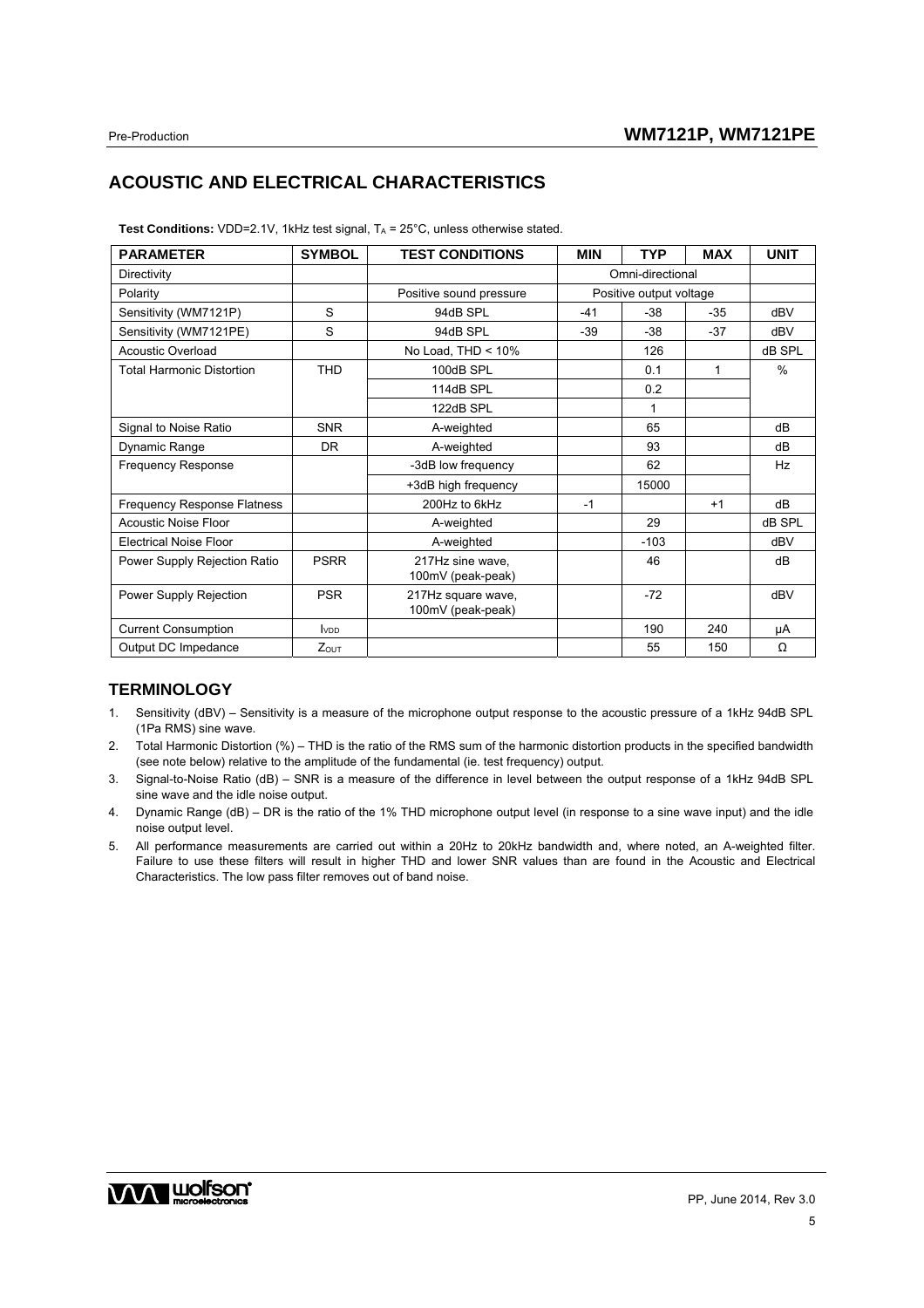## **TYPICAL PERFORMANCE**





Sensitivity vs. Frequency **PSRR** vs. Frequency







**Sensitivity vs. Supply Voltage Current Consumption vs. Supply Voltage**

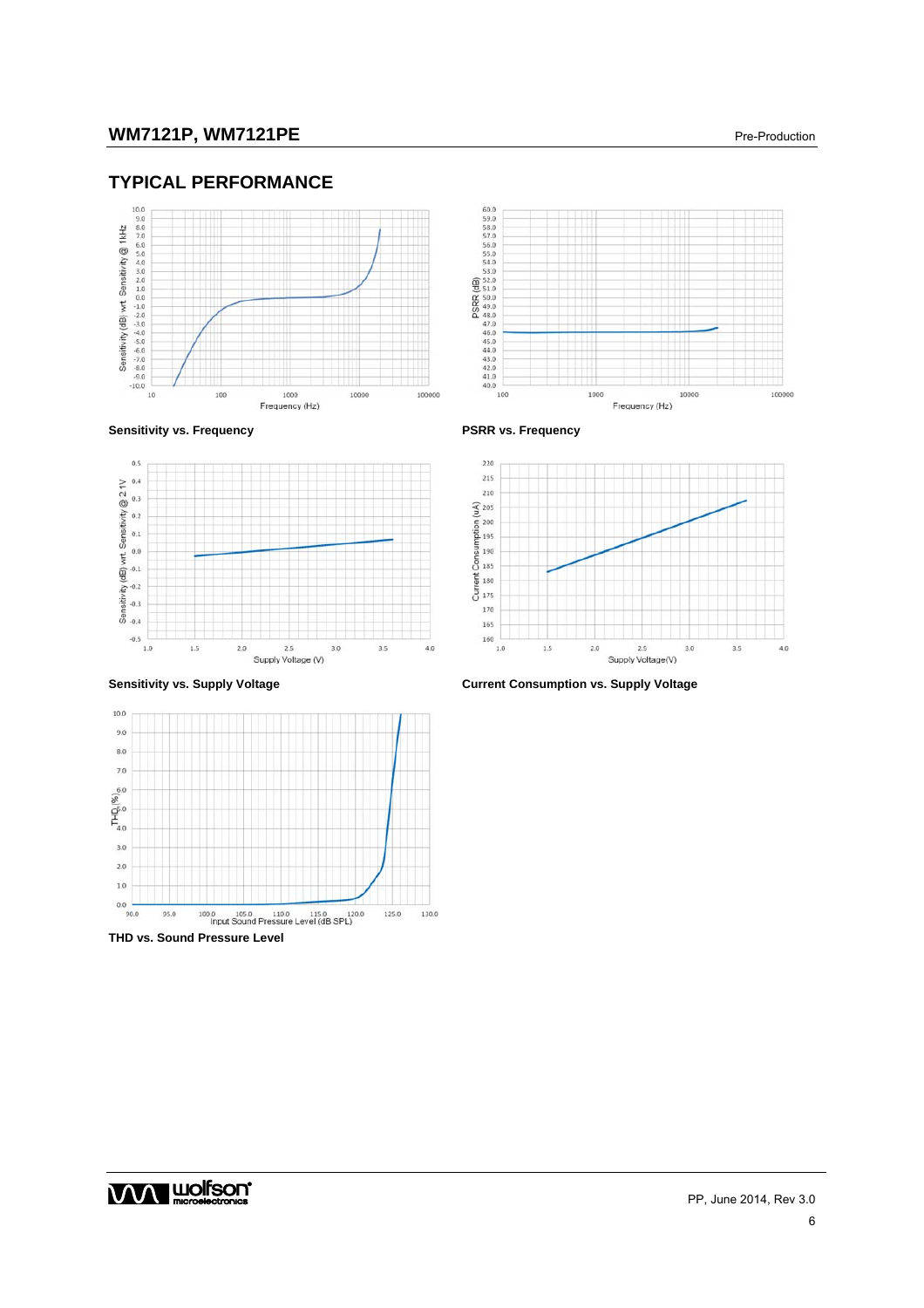## **APPLICATIONS INFORMATION RECOMMENDED EXTERNAL COMPONENTS**



**Figure 1 WM7121P Recommended External Components** 

A DC-blocking output capacitor is required on the OUTPUT pin, as illustrated in Figure 1. A single capacitor is required for a single-ended connection. The capacitor must be correctly selected as it affects the cut-off frequency of the output path. A low cut-off frequency is desirable as it means there is no significant filtering of the audio bandwidth.

The 3dB cut-off frequency of the output path is given by the equation below, where C is the output capacitance and R is the input resistance of the other circuit.

3dB filter roll-off frequency = 
$$
\frac{1}{2\pi RC}
$$

A typical recommended configuration, with 1uF DC-blocking capacitor and 20kΩ minimum input circuit impedance, gives a 3dB cut-off frequency of 10Hz or less. Tantalum electrolytic capacitors are particularly suitable for the DC-blocking components as they offer high stability in a small package size.

#### **OPTIMISED SYSTEM RF DESIGN**

For optimised RF design please refer to document WAN0278 (Recommended PCB Layout for Microphone RF Immunity in Mobile Cell Phone Applications) for further information.

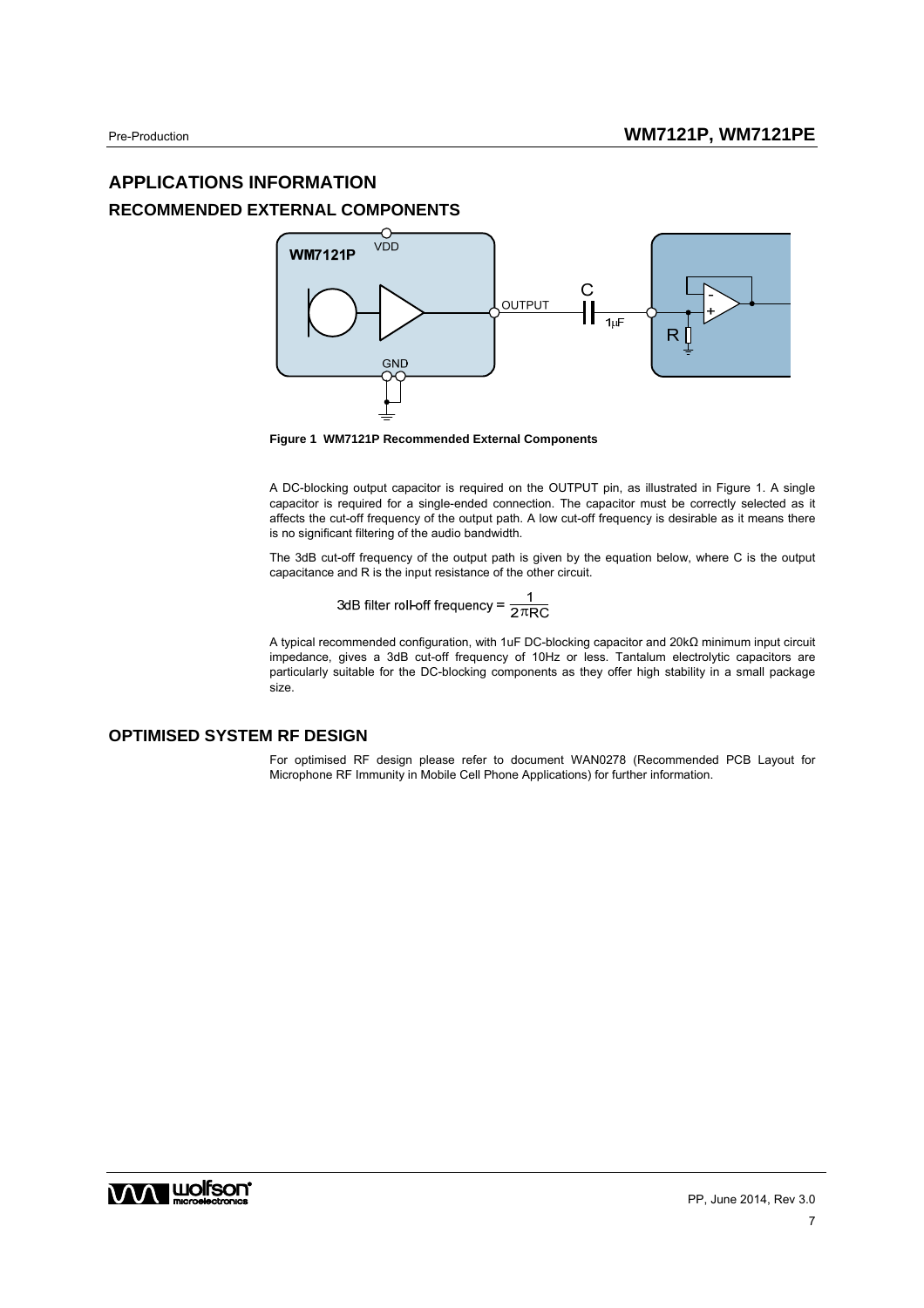#### **CONNECTION TO A WOLFSON CODEC**

Wolfson provides a range of audio CODECs incorporating an analogue microphone input interface; these support connection to silicon microphones such as the WM7121P.

The recommended connection of a WM7121P silicon microphone is illustrated in Figure 2 (for singleended mode) and Figure 3 (for pseudo-differential mode).

A DC blocking capacitor is required, as described in the previous section. A 2.2µF decoupling capacitor is also recommended; this should be positioned close to the VDD pin of the WM7121P.

Further information on Wolfson audio CODECs is provided in the respective product datasheet, which is available from the Wolfson website.



**Figure 2 WM7121P Silicon Microphone Single-ended Connection** 



**Figure 3 WM7121P Silicon Microphone Pseudo-differential Connection** 

#### **MATCHED MICROPHONE PAIRS**

The WM7121P Top Port microphone offers matched performance to the WM7132P Bottom Port microphone. The 'enhanced' variants, WM7121PE and WM7132PE, offer an even greater level (±1dB) of sensitivity performance matching.

Matched microphone pairs are ideal for accurate sound pick-up from opposite directions in slim, lowprofile applications. For best acoustic matching, the Top Port and Bottom Port microphones should be positioned close together, on the same side of the PCB.

The WM7121P and WM7132P microphones offer matched sensitivity, low-frequency roll-off, and phase response characteristics, enabling simplified system design when using these complementary devices.

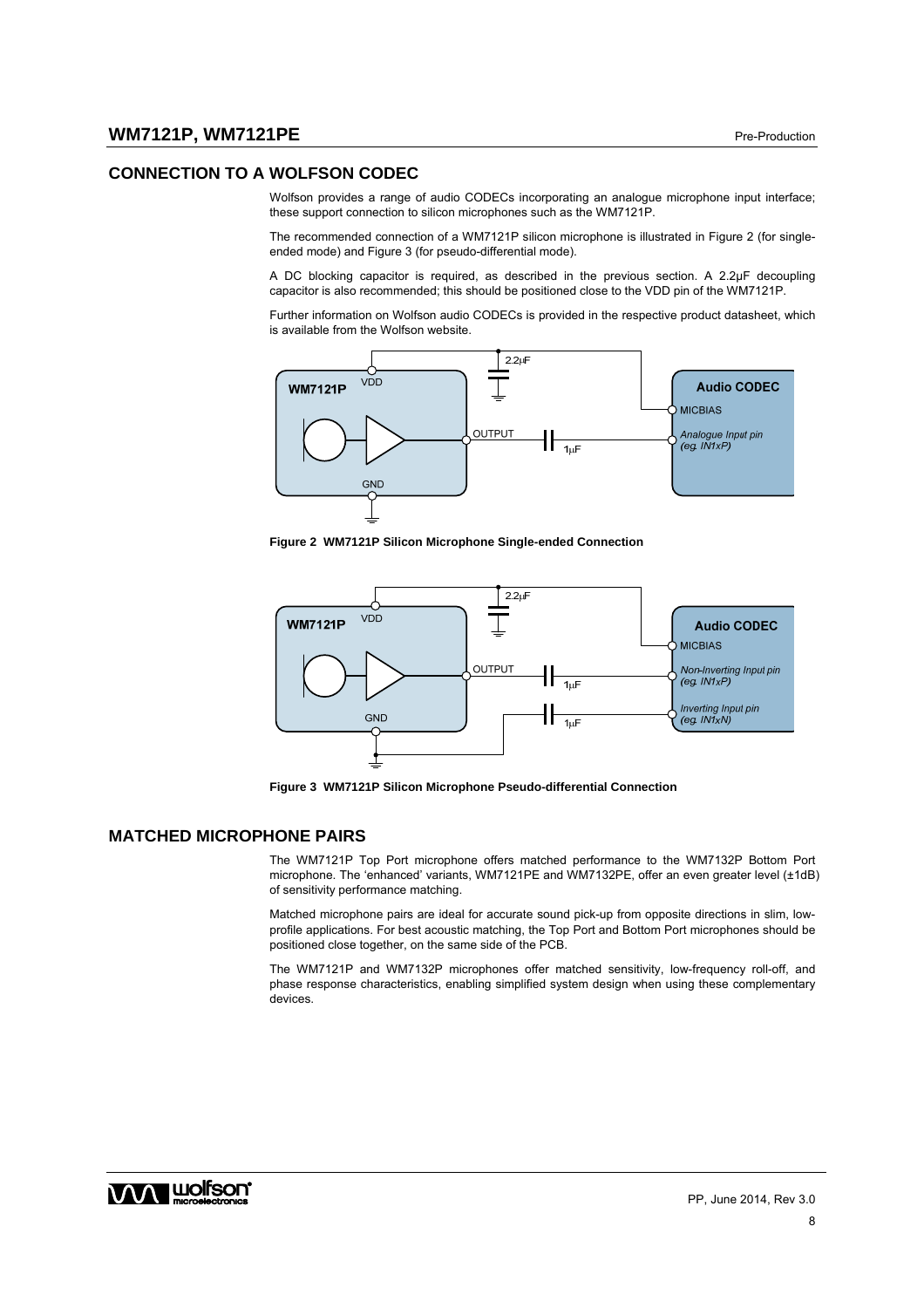#### **PCB LAND PATTERN AND PASTE STENCIL**

The recommended PCB Land Pattern and Paste Stencil Pattern for the WM7121P microphone are shown in Figure 4 and Figure 5.

See also Application Note WAN0284 (General Design Considerations for MEMS Microphones) for further details of PCB footprint design.

Full definition of the package dimensions is provided in the "Package Dimensions" section.



**Figure 4 DM124 - PCB Land Pattern, Top View** 





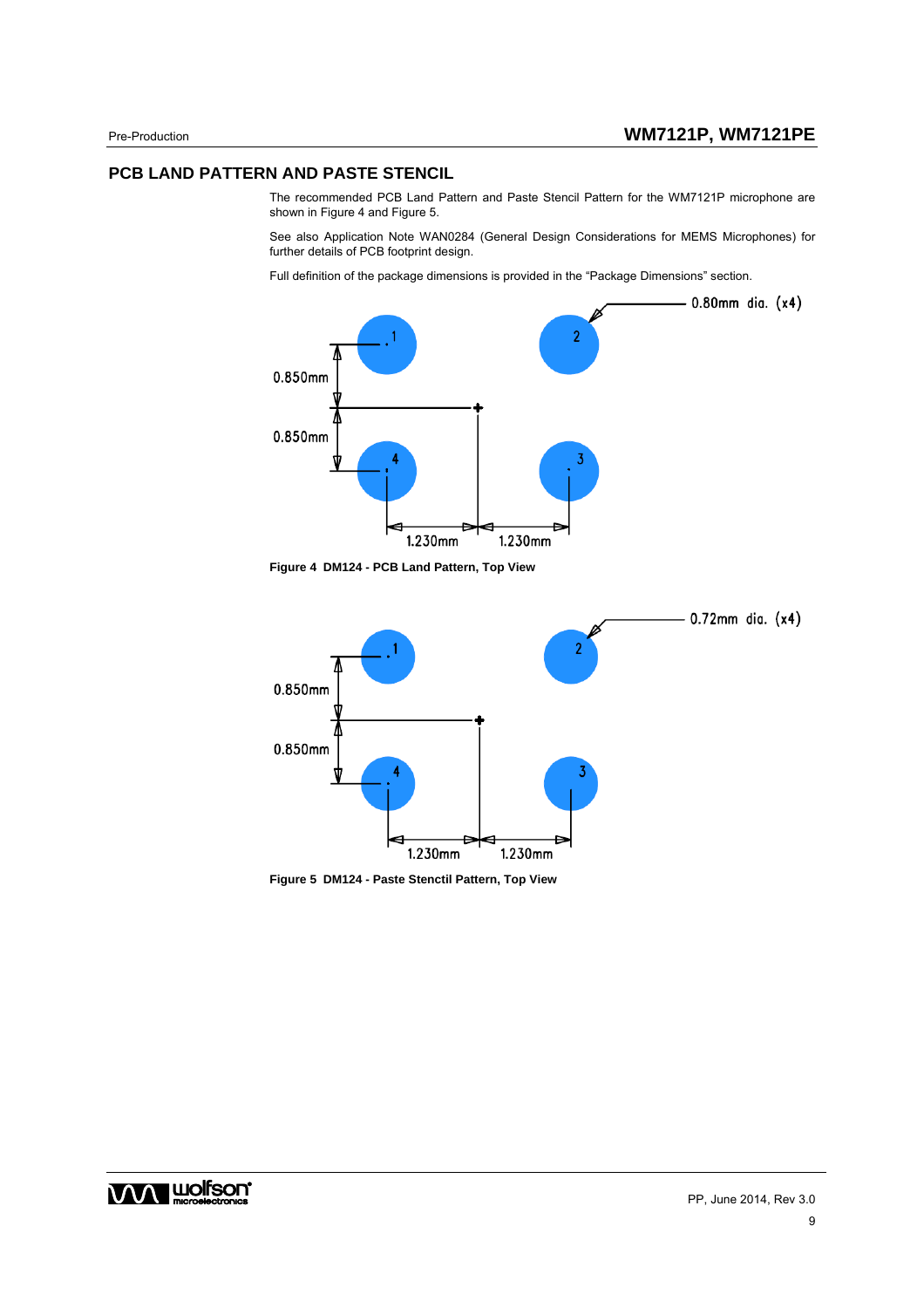## **WM7121P, WM7121PE** Pre-Production

## **PACKAGE DIMENSIONS**



**WA WOISON' WOISON' PP, June 2014, Rev 3.0**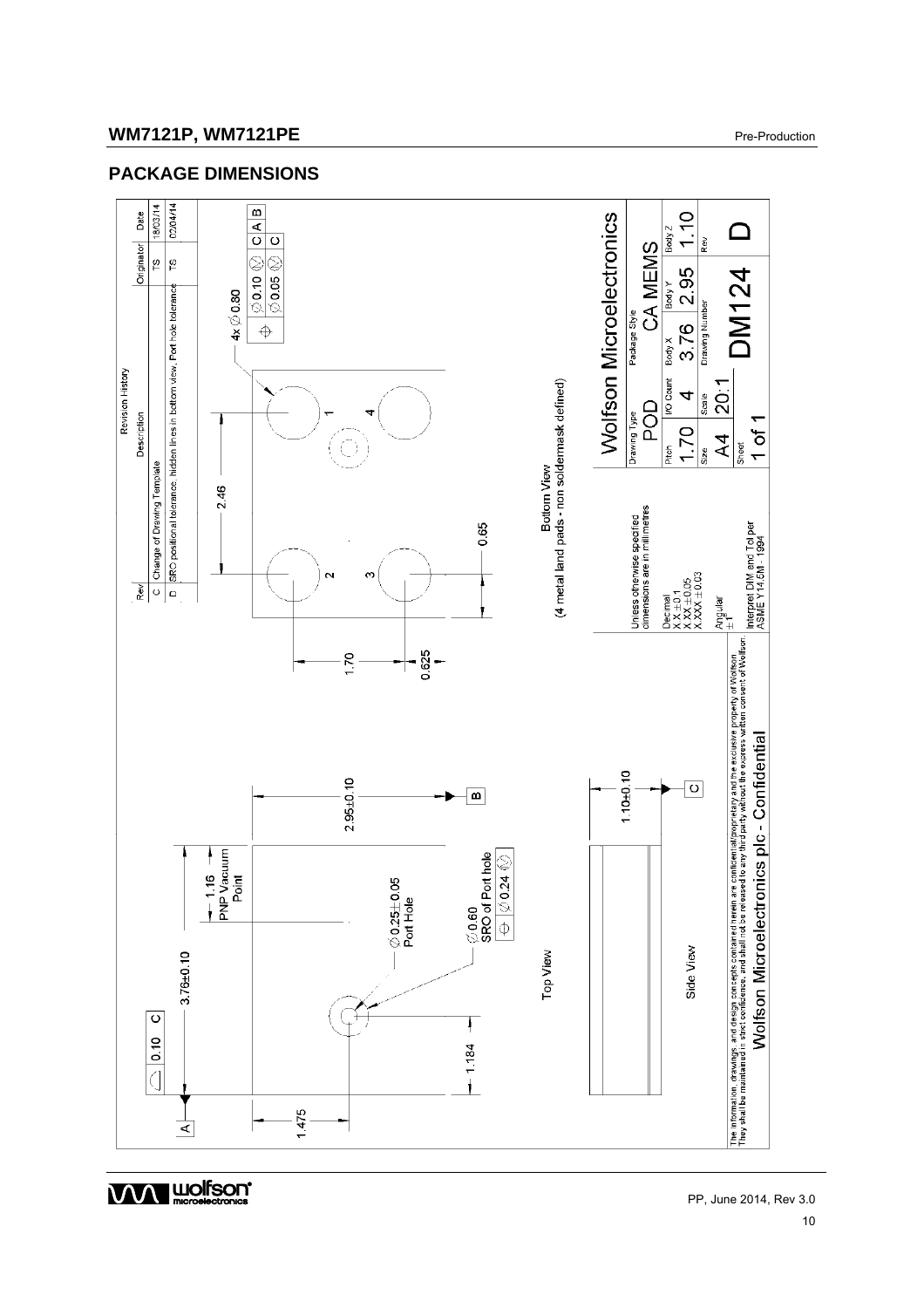## **IMPORTANT NOTICE**

Wolfson Microelectronics plc ("Wolfson") products and services are sold subject to Wolfson's terms and conditions of sale, delivery and payment supplied at the time of order acknowledgement.

Wolfson warrants performance of its products to the specifications in effect at the date of shipment. Wolfson reserves the right to make changes to its products and specifications or to discontinue any product or service without notice. Customers should therefore obtain the latest version of relevant information from Wolfson to verify that the information is current.

Testing and other quality control techniques are utilised to the extent Wolfson deems necessary to support its warranty. Specific testing of all parameters of each device is not necessarily performed unless required by law or regulation.

In order to minimise risks associated with customer applications, the customer must use adequate design and operating safeguards to minimise inherent or procedural hazards. Wolfson is not liable for applications assistance or customer product design. The customer is solely responsible for its selection and use of Wolfson products. Wolfson is not liable for such selection or use nor for use of any circuitry other than circuitry entirely embodied in a Wolfson product.

Wolfson's products are not intended for use in life support systems, appliances, nuclear systems or systems where malfunction can reasonably be expected to result in personal injury, death or severe property or environmental damage. Any use of products by the customer for such purposes is at the customer's own risk.

Wolfson does not grant any licence (express or implied) under any patent right, copyright, mask work right or other intellectual property right of Wolfson covering or relating to any combination, machine, or process in which its products or services might be or are used. Any provision or publication of any third party's products or services does not constitute Wolfson's approval, licence, warranty or endorsement thereof. Any third party trade marks contained in this document belong to the respective third party owner.

Reproduction of information from Wolfson datasheets is permissible only if reproduction is without alteration and is accompanied by all associated copyright, proprietary and other notices (including this notice) and conditions. Wolfson is not liable for any unauthorised alteration of such information or for any reliance placed thereon.

Any representations made, warranties given, and/or liabilities accepted by any person which differ from those contained in this datasheet or in Wolfson's standard terms and conditions of sale, delivery and payment are made, given and/or accepted at that person's own risk. Wolfson is not liable for any such representations, warranties or liabilities or for any reliance placed thereon by any person.

#### **ADDRESS:**

Wolfson Microelectronics plc Westfield House 26 Westfield Road **Edinburgh** EH11 2QB Tel :: +44 (0)131 272 7000

Fax :: +44 (0)131 272 7001 Email :: sales@wolfsonmicro.com

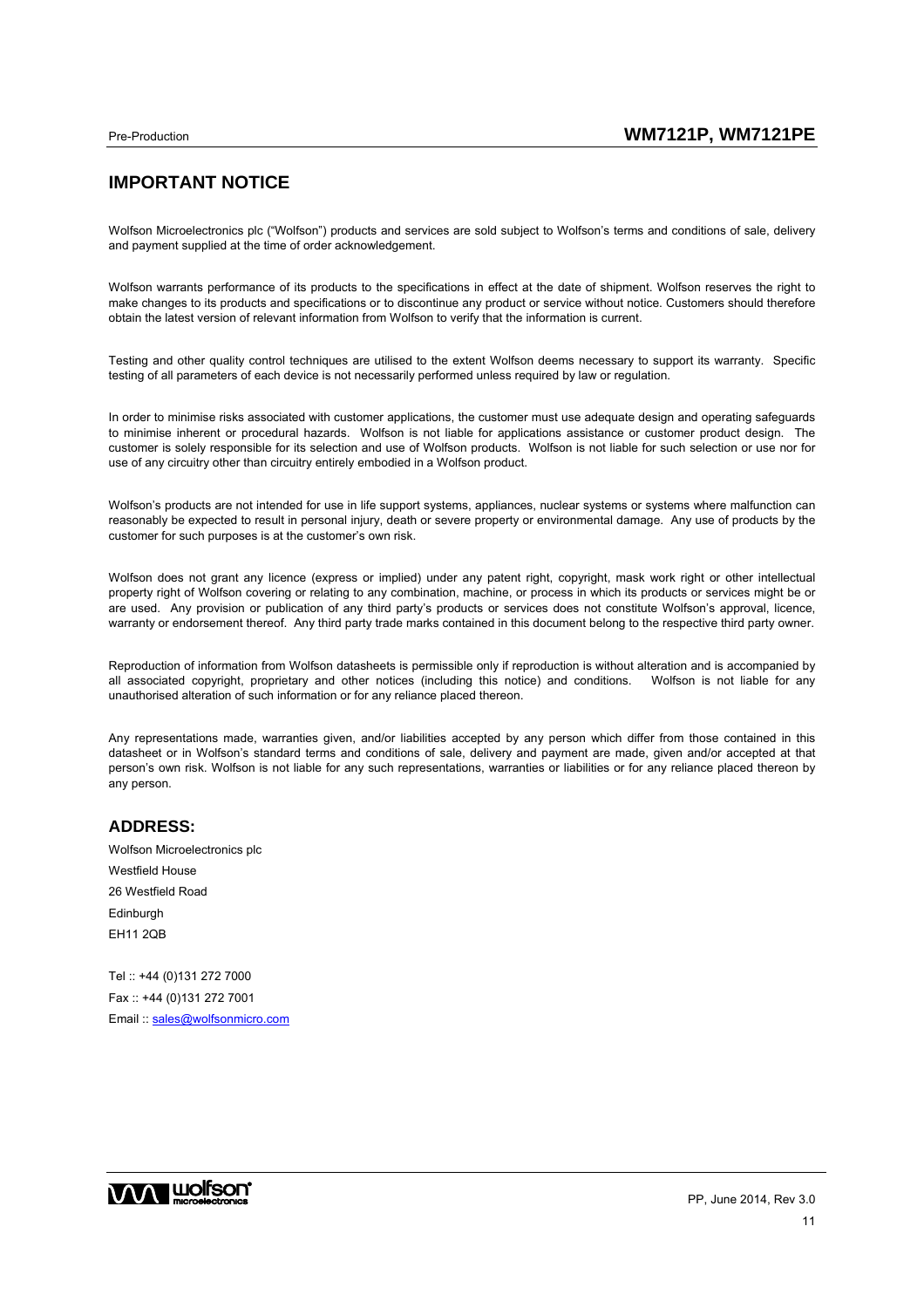## **REVISION HISTORY**

| <b>DATE</b> | <b>REV</b> | <b>DESCRIPTION OF CHANGES</b>                            | <b>PAGE</b> | <b>CHANGED BY</b> |
|-------------|------------|----------------------------------------------------------|-------------|-------------------|
| 26/02/14    | 1.0        | <b>First Release</b>                                     |             | IS                |
| 25/03/14    | 2.0        | Formatting and miscellaneous updates throughout document | $1-9$       | <b>PH</b>         |
|             |            | Electrical Characteristics updated                       | 5           |                   |
|             |            | Package Outline Drawing updated                          | 10          |                   |
| 13/06/14    | 3.0        | Electrical Characteristics updated                       | 5           | <b>PH</b>         |
|             |            | Typical Performance graphs added                         | 6           |                   |
|             |            | PCB Stencil drawings updated                             | 9           |                   |
|             |            | Package Outline Drawing updated                          | 10          |                   |
|             |            |                                                          |             |                   |
|             |            |                                                          |             |                   |